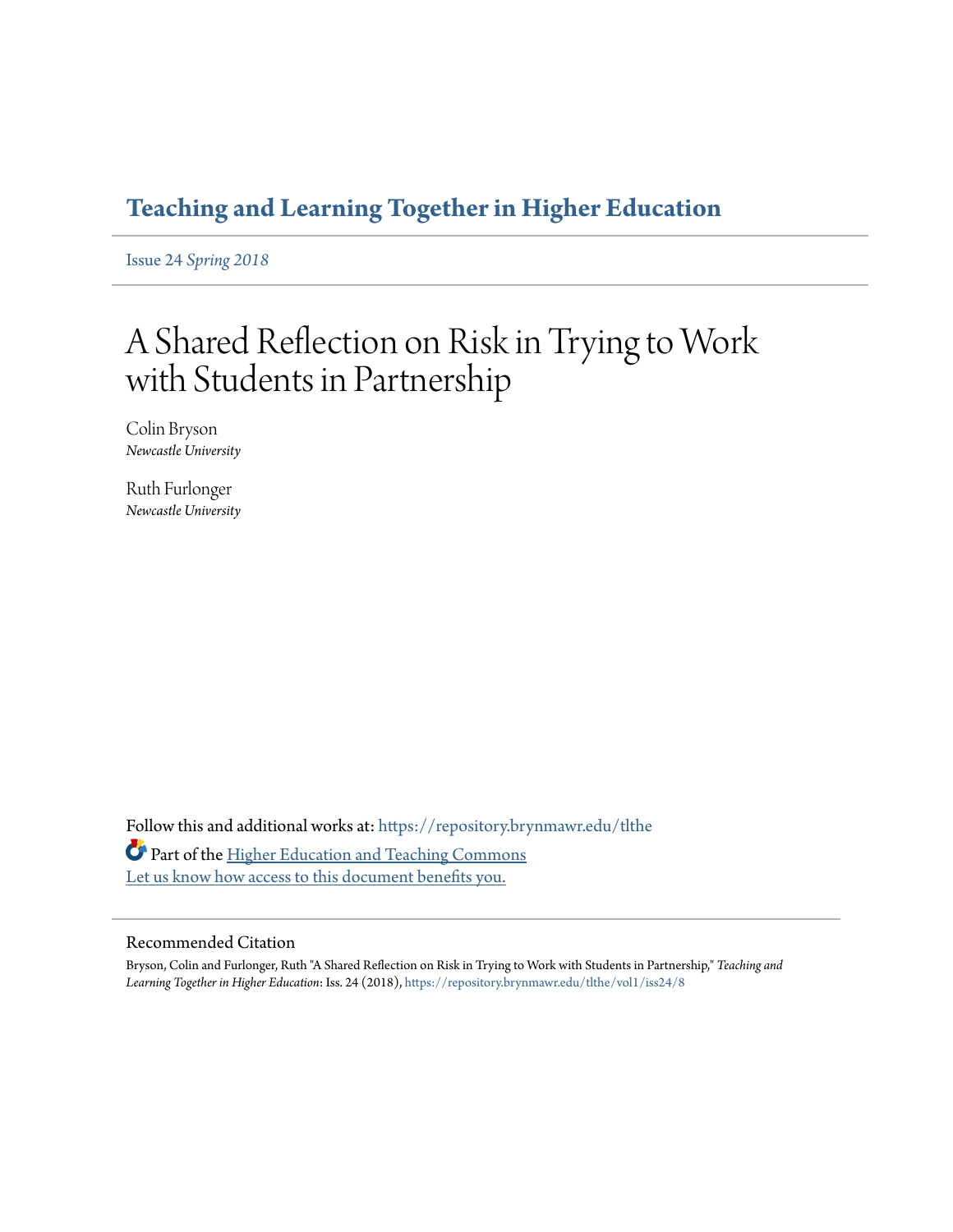# **A SHARED REFLECTION ON RISK IN TRYING TO WORK WITH STUDENTS IN PARTNERSHIP**

#### *Colin Bryson and Ruth Furlonger, Newcastle University, UK*

This essay shares and contrasts two perspectives on risks arising from seeking to work in partnership with students in a host of ways, over a period of several years in a particular setting. I (Colin) have been working in a variety of roles in UK higher education for nearly forty years. I am a believer, scholar, and practitioner of fostering student engagement, and working in partnership aligns with so many of my values and with my educational and personal philosophy. I frequently say "it is the right thing to do," but that does not mean it is easy! What spurred me into writing this account is what occurs too often when I present on partnership to staff colleagues outside my own department and I hear the comment: *It's easy for you to do this. You are a head of department. There are no risks to you.*

I (Ruth) am fairly new to Higher Education, graduating in 2013 from the department I now work in, and my career is just beginning. Experiencing a degree built on an ethos of engagement and partnership as an undergraduate motivated me to extend this experience to as many students as possible, after seeing first hand the value and impact it creates. However, as a new academic trying to build credibility and trust among peers and students, I find following a model of partnership particularly challenging. I see this reflective account as an opportunity to compare and contrast the risks I perceive, alongside my more senior colleague (and partner!).

Working in Higher Education currently is full of challenges and tensions for staff. The current political and cultural context creates such an emphasis on performativity. For staff, that means work intensification, stress, and pressure to 'satisfy' students and to conform to ever increasing regulation and scrutiny in a transactional, consumer led model of 'service.' This is hardly an environment that fosters partnership. Challenging this culture through engaging in partnership poses significant risks to individuals. In addition, some sources of risk might also stem from the nature of being human and trying to build a foundation of respect, reciprocity, and responsibility to build partnerships (Cook-Sather, Bovill & Felten, 2014).

#### **Risks for Staff**

There are barriers to getting started and to sustaining such approaches. There are practical constraints such as prioritizing time (working in partnership takes more time), getting 'permission' to change existing practices/rules, and too many students. The students we work with might not favor this approach either because they do want the extra responsibility that comes with empowerment or do not feel they have the knowledge or confidence to co-decide (and that leads to critical feedback). There are ethical tensions, too: who gets offered the opportunity or selected to participate – the staff 'leader' being exclusive or elitist. Coping with the unpredictable and necessarily 'not being in control' and recognising there can be bad as well as good outcomes, for example disengaging some students. Partnership is all about relationships and for it to be meaningful we must invest ourselves in it to a significant degree, with all the risks that entails.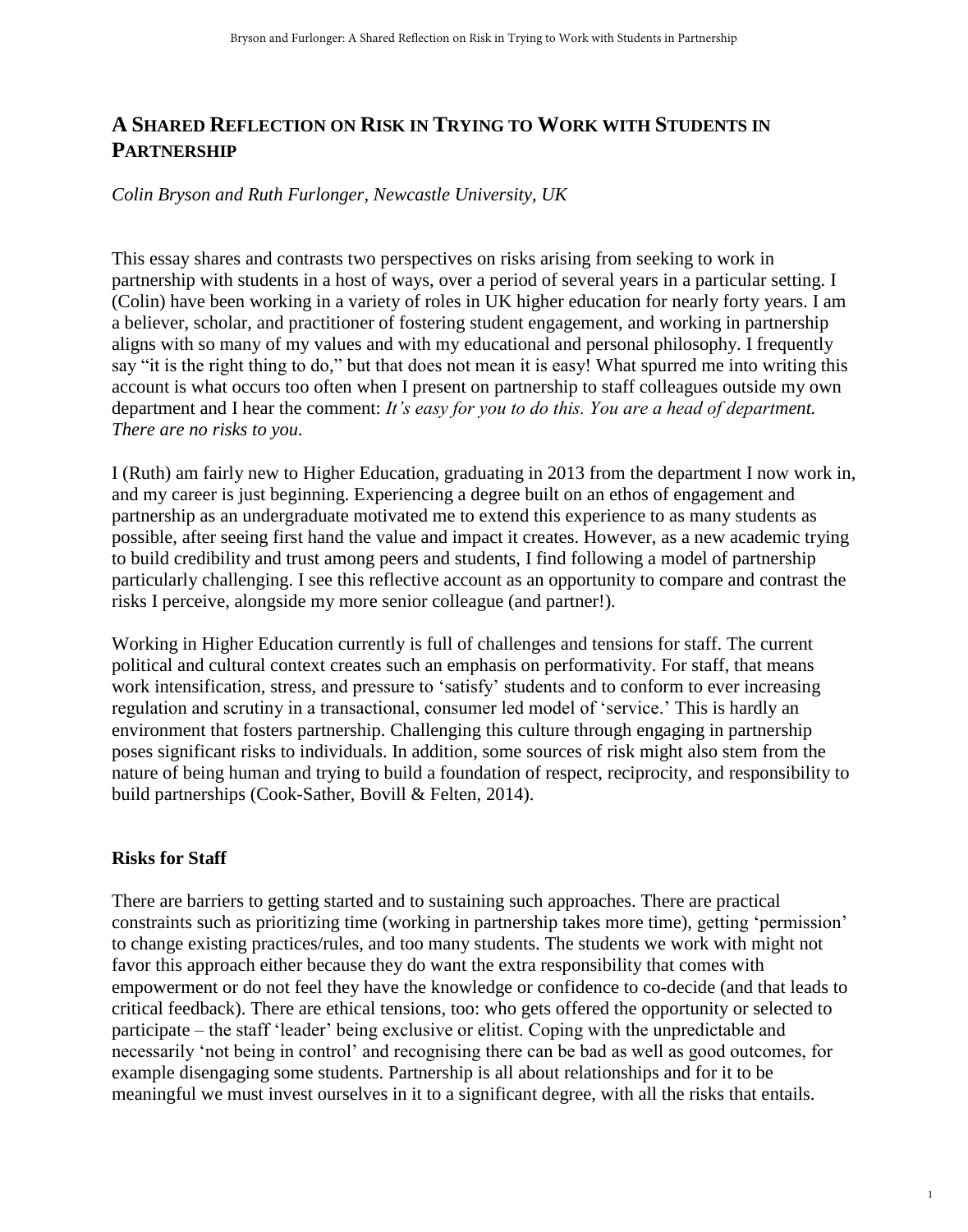There are themes running through these issues that are frequently invisible and not at all explicit and that are uncomfortable to discuss, not least because they make all of us feel vulnerable. These themes include power (empowerment and disempowerment), credibility, respect, our professional and personal identities and sense of self. It is on these themes that we will focus our own personal reflections from our differing standpoints on.

#### **Setting**

We both work in the Combined Honours Centre. This is designed to be the administrative and support hub for an undergraduate degree where students study two or three different subjects from a choice of over twenty, drawn from the humanities, arts and social sciences. They study the same modules as single honors students (the latter is the common model in the UK). Flexibility and choice is our students' and our staff mantra, but it does have a flipside. There are major challenges to forming a student identity and a sense of belonging when each student is taking an almost unique path through their degree. There is the double obstacle of feeling 'other' in a class of students who (appear to) share a subject cohort identity and of having no opportunities to come together as a combined degree cohort.

I (Colin) took up the role of Director of the department and degree in 2008. I knew little about this degree having worked in single-discipline higher education for the preceding thirty years. It was obvious that there were big problems—not least the lowest student satisfaction in the university and students expressing a sense of exclusion and isolation. A senior colleague informed me that the degree was considered 'a basket case'—hardly encouraging! However, I saw it as a unique opportunity, a *tabla rasa* to permit fresh ideas. My role was so less constrained than any previous post. The unit was just two admin colleagues and myself, so no one to inhibit (my) ideas. I was just completing a body of empirical work about student engagement and starting to appreciate what really influences why students might engage (Bryson, 2014). In this new role, it seemed entirely appropriate to ask the students what the issues were, what solutions they could suggest, and how we could work together to deliver that. I did not see any risk in doing this at all—indeed, it was so exciting and invigorating. All the great ideas I have read about, or heard about at conferences, could be suggested to my student partners as part of co-finding solutions. I threw all my waking hours into this holistic student engagement strategy, and the students who responded to these invitations to share responsibility invested just as much of themselves as I did. Within a couple of years we had a very proactive student representation mechanism with regular elections, an exemplary peer mentoring scheme, and a vibrant student society that worked together to transform the student experience (Bryson, 2010).

I (Ruth) was introduced to the concept of student partnership as an undergraduate on the Combined Honours programme in September 2010. After a transition period, I decided to take up some of the unique opportunities the degree offered, including becoming a peer mentor and the society President. During this time I experienced occasions of working in partnership with Colin, and other staff, both inside and outside the curriculum. Following my graduation in July 2013, I started working in a new role for the Centre, as their Student Engagement Coordinator. This hybrid role gave me insight into supporting students from an administration perspective and supporting their learning both in and outside the classroom. Working alongside Colin as a staff colleague developed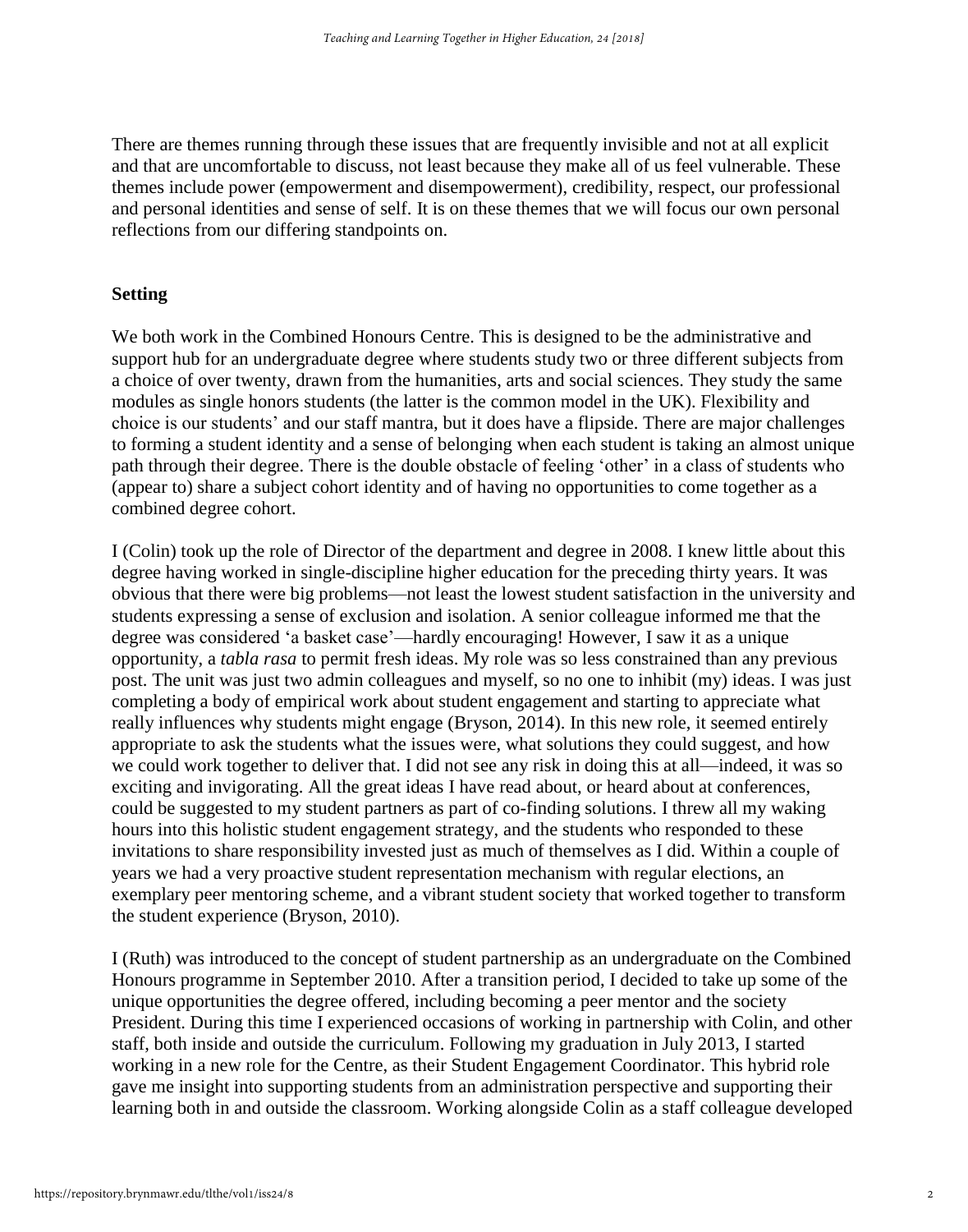my understanding of partnership and offered the chance to share the responsibility of working in this mode, particularly during our co-teaching sessions. I have recently become a Teaching Fellow, and although I still have the same supportive staff team around me, I have felt an increased sense of risk delivering this agenda alone in a classroom. This promoted post requires that I act with autonomy and take more responsibility, raising the stakes for me. In both my roles, I have found it less risky to work in partnership with students outside the curriculum, as it is voluntary, but it is still present when I am responsible for supporting them to deliver quality peer support, for which Combined Honours traditionally has a strong reputation.

Working in partnership has become the guiding principle in all that we do. It takes many forms, and a major development occurred in 2014. Prior to this, the partnership had been extra-curricular only, via working on a shared agenda with student representatives to create mentoring and peer learning schemes for example (although we had co-designed modules together). We had been growing concerned that we only had a limited number of student roles, and although they were open to all, such voluntary opportunities were not as inclusive as we wished and created a selective mode of partnership. We felt that only those that were most predisposed volunteered for such roles. To address the deficiencies, we sought a universal mode (Bryson, Furlonger & Rinaldo-Langridge, 2015) to involve the whole cohort in working in partnership. Therefore, we introduced partnership into the curriculum, offering modules in which student participants co-designed as much as possible (delivery, content, assessment etc.) as the module proceeds. From experience, this is messy and opens us up to all sorts of new risks! For example, some students are less than willing to engage in the extra responsibility this requires them to take.

# **Reflecting about risks**

These following examples of risk arising from partnership work have troubled one or both of us, in considerable measure. We start with an area of risk that affects us both but in different ways. The two final examples pertain to areas of risk that we feel are particularly acute in our individual roles and positions. For Colin this is scholarship and for Ruth this is in her role as a teacher.

# **Student voice and power gaps**

A key dimension for me (Colin) is the necessity of legitimating partnership through explicitly linking to student representation. My own long history as a trade union representative and my collective values very much align with this. The Student Staff Committee (SCC) plays a central role in Combined Honours of both approving and monitoring partnership initiatives and activities. In order to empower the representative we ensure that there are only a few staff in ratio to students at the committee meetings. The group has a student chair and secretary and a staff facilitator (Ruth). I consider the presence of the Head of Department is essential to endorse the legitimacy and status of the SSC. We (Colin and Ruth) debate frequently about the impact of my (Colin's) participation. Are the students inhibited by their perception of the power inherent in the office of Head of Department, or perhaps, the confidence and political adeptness I have after a lifetime of influencing meetings to get the outcome I favor? I deliberately try hard not to influence (most of the time!) by what I say, but non-verbal signals are less neutral. I can argue that the representatives are elected adults and should be confident enough to make their own decisions, it would be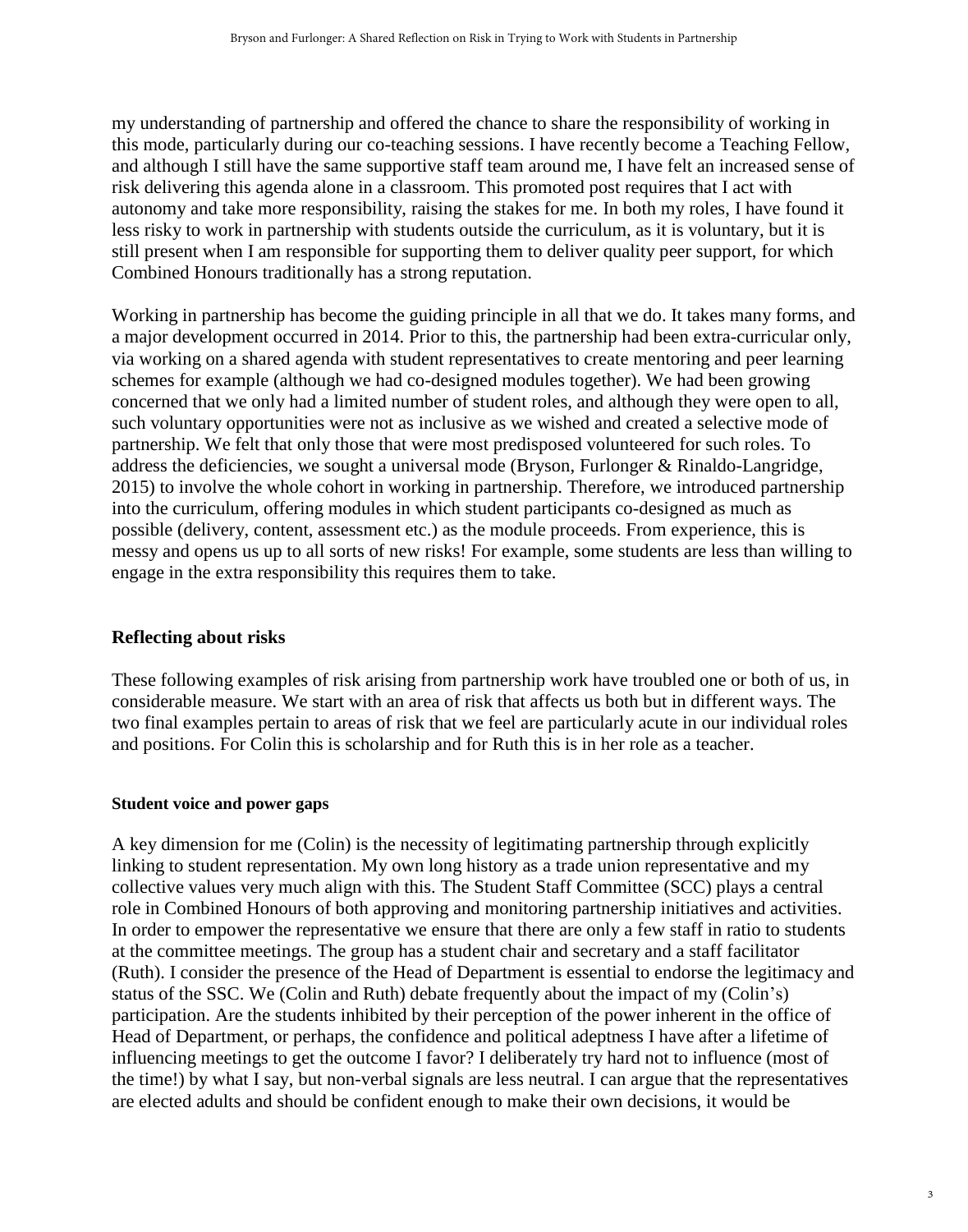patronizing and false to 'protect' them, but is that just a defensive justification? An example is when I do not think the students are being radical or assertive enough about an issue, or conversely pursuing hopeless causes (in my opinion and with the advantage of intimate knowledge of the university). Sometimes I cannot hide my own view.

I (Ruth) feel my experience as an undergraduate on our degree programme, and my more junior status, creates an advantage to breaking down the power barriers in these extra-curricular types of student-staff partnership situations. Being a recent graduate of this degree adds to my credibility and authenticity, as I can directly empathize when we are discussing how to improve the student experience. However, I am getting further away from this and it may increase the risk of power disruption in future for me. I also currently have an advantage due to Colin's presence. He is automatically perceived as the most powerful member of the committee due to his position as Head of Department, which helps to reduce my power in the students' eyes and allows me to conduct my staff facilitator role with a level of neutrality, supporting and encouraging all members of the committee with their contributions. The biggest risk for me, at present, in delivering our SSC in partnership, is maintaining production and efficiency, and the sense of responsibility I feel to the students being represented. If an issue arises, sometimes I want to solve it quickly so it does not impact the wider experience too much. This can often make it tricky to work together with the students through this process, and disempowers them, undermining the relationship we want to create.

#### **Scholarly authority and co-researching**

Perhaps more radical and more risky for me (Colin) is working in partnership in scholarly activity. Although co-researching between staff and students has a long history, the role/responsibility of the student is often controlled and/or they only participate in part of the process. I seek a more equal mode of participation. Thus, when I am invited to present externally or internally on student engagement and partnership, I always try to co-present with a student or students. I try to practice participatory action research, too (Otis & Hammond, 2010), and I have co-written several times on joint projects I have undertaken with students—again, a rarer practice than it should be (Mapstone-Mercer et al., 2017). When I took on the senior editorship of the *Student Engagement in Higher Education Journal*, I tried to adopt the approach of having student authors, student reviewers, and student editors.

Doing all this has really challenged me, made me feel quite vulnerable, and has not been as successful as I would have wished. It was very challenging to launch a new journal with such an inexperienced team, of whom I probably expected too much. So much of my own identity is as a scholar. As somebody who never did a PhD and had an unusual route to becoming an academic, I took a long time to feel established—many years and many papers! Academic publishing is such a brutal process; anonymous reviewers can be somewhat unkind (what an understatement), and this undermines an author's confidence. Exacerbating this situation of gaining academic respect and prestige was my decision to become a scholar of learning and teaching, the Cinderella step-sister of 'proper research.' Even after the affirmation of various awards and gaining a chair (after ten years of trying), the first L&T chair in my faculty ever, I have never felt completely secure. I do not exactly feel like an imposter but it is a sensitive topic, and not one I discuss except with my closest friends. I hope the academic world is changing, if ever so slowly, and I do not want to discourage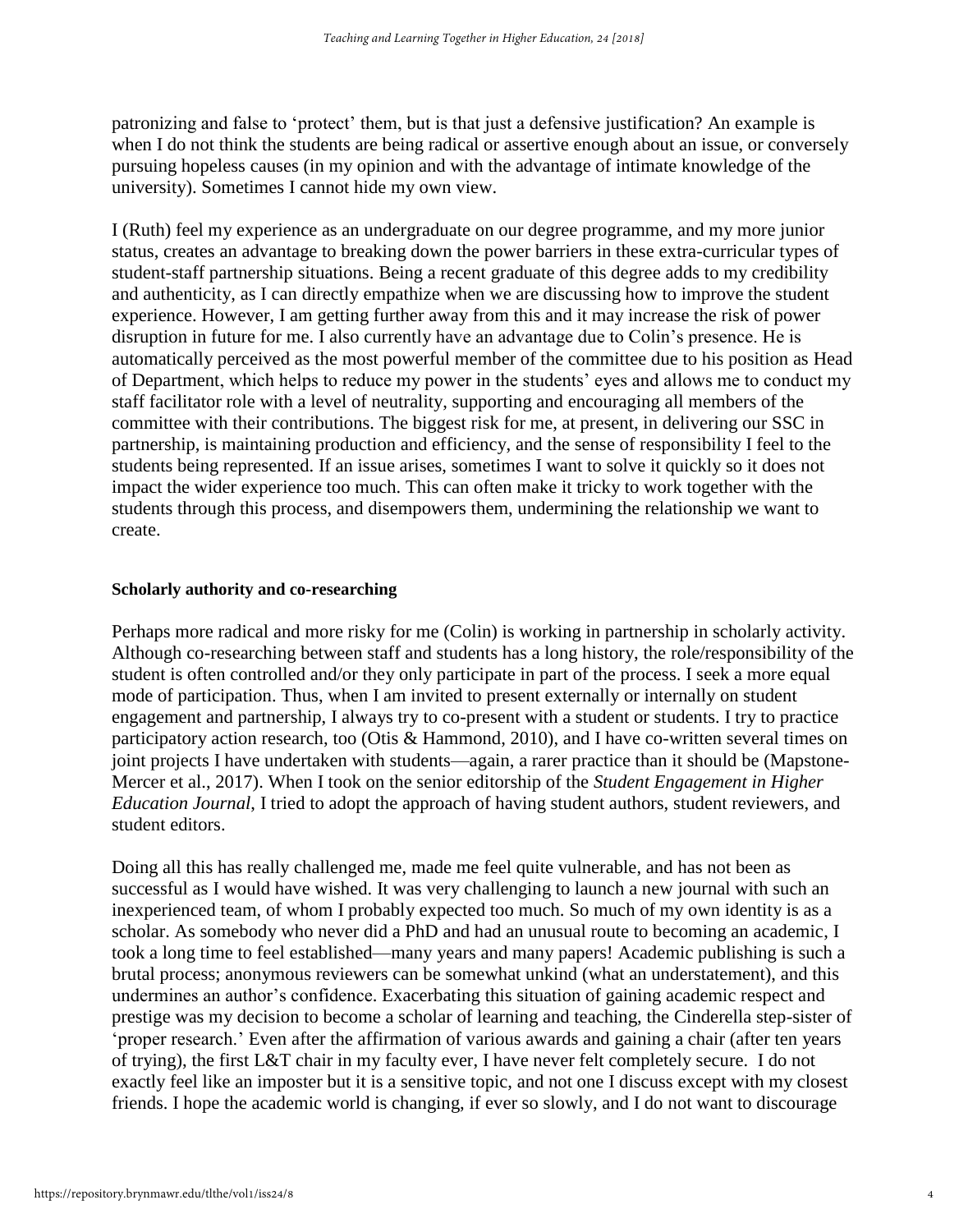colleagues at earlier stages in following a path of SoTL scholarship rather than disciplinary research – so have never aired this issue in print before now.

This baggage makes co-researching with students a 'brave space' for me (Arao & Clemens, 2013) and creates all sorts of dilemmas between my partnership ethos and scholarly identity. I try hard to be collegial in the sense of being welcoming, encouraging, constructive, and patient. I cannot put aside completely my scholarly self (the critical upholder of 'quality'), nor would it be appropriate to do so. Of course, most of my student co-presenters and co-writers have produced insightful and considered contributions of high standard, and of true value. I wonder, though, if I am too cautious and rather selective, therefore not inclusive, of partners to work and disseminate with, both in terms of topics and who to work with. I tend to favor those who share my agenda. I am less concerned about my scholarly reputation (I hope!) and more about ensuring the work is of value to the wider community. On reflection, does this inhibit my letting go, and really allow my research partners the full benefits of such opportunities?

### **Classroom authority and partnership in the curriculum**

For me (Ruth) risk in student-staff partnership is highest when attempted within the curriculum. Teaching is the central activity for me at this career point rather than the type of scholarship discussed above. This academic year was the first time I have led and delivered an undergraduate module, Graduate Development, completely alone without the support of a wider teaching team. I underestimated how challenging this would be, and in my first workshop found myself reassuring the students that I had four years' experience on the module to try to legitimize my position as module leader. Whether this was my own under-confidence, rather than truly how the students perceived me, I am not sure, but for the first time in my teaching career I was fearful, knowing that the students' enjoyment, understanding, and achievement on that module were down to me alone (not a very partnership outlook – shared responsibility went out of the window in that moment)!

Nevertheless, as the term has progressed I have grown in confidence and am really enjoying delivering the module. I knew that my colleagues were consulting students about their assessment in other modules, and having seen it work successfully in previous years, I wanted to open up discussion with my class to decide the parameters together (criteria, weighting, and deadlines). Although the process in the classroom went successfully, largely down to my supporters (students I have a strong working relationship with, who drew in their less confident peers), and they agreed some headline criteria, I spent a long time writing up what each criterion would look like under the grade boundaries because I wanted to alleviate the risk to the students' of misunderstanding any criteria. This was also to protect myself from any potential risk associated with students complaining about their marks. As I am less experienced with marking, I feel a huge sense of responsibility and want to be able to justify my mark in my own words if challenged by any student. I hope to continue a philosophy of partnership in my modules going forward, but I am wary of the module feedback and worried that if students' provide negative comments on me lacking experience it may jeopardise how comfortable I feel using this as a model going forward, because my focus will return to legitimising my position.

I (Colin) suspect Ruth is doing a better job than I ever did in navigating curricular partnership. Although I am very relaxed in my teaching and classroom role, practicing partnership in the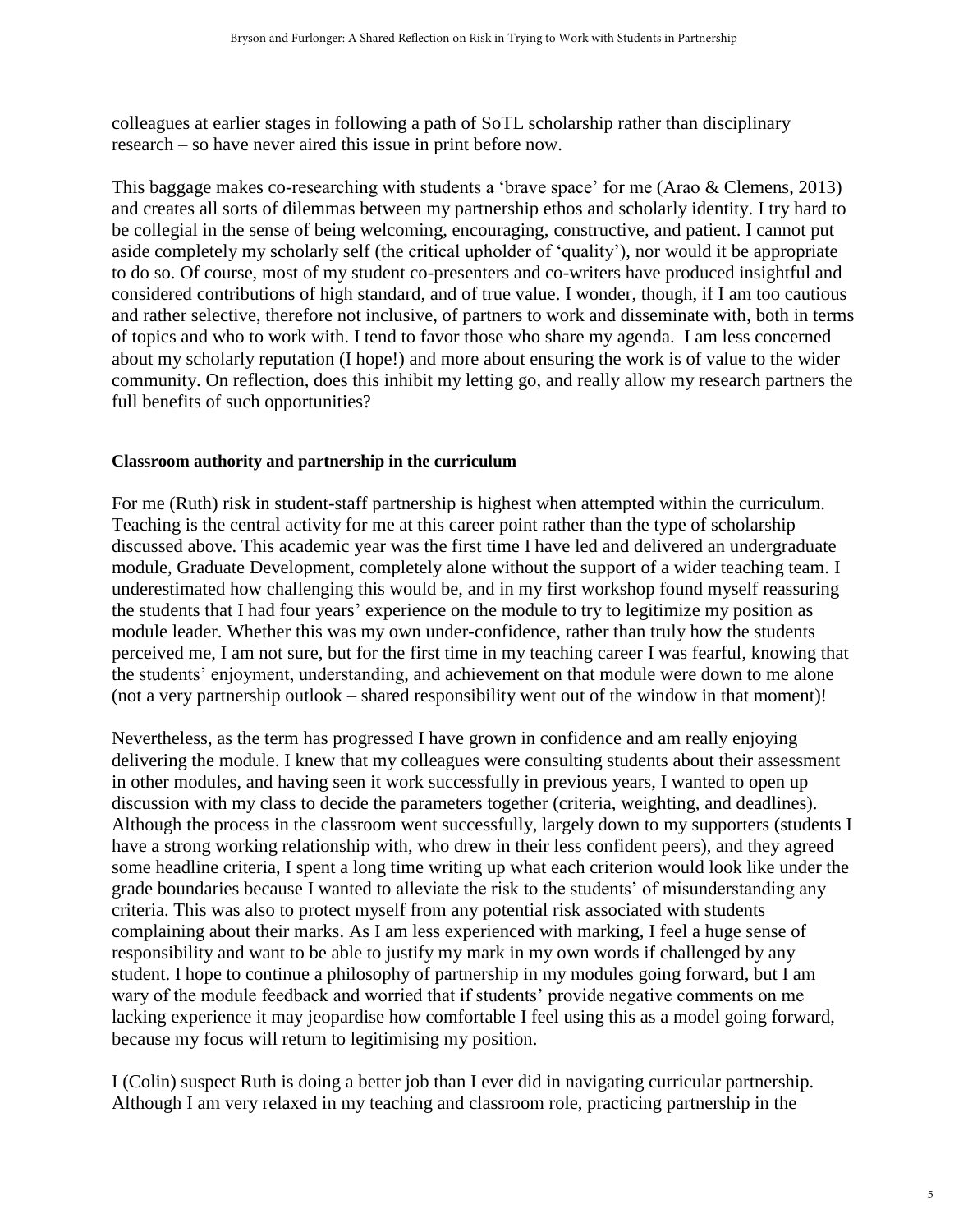classroom raises all sorts of risks and tensions, principally around assessment, which so challenges trust relationships. Partnership changes the act of delivering modules, which I am very comfortable with, to a much more uncertain process. Some of the students do not want the responsibility we thrust upon them. My educational self pushes me to continue, and that negative feedback is bearable, as long as some learning takes place, and reassures my emotional self. Of course, I have the affirmation of some very positive feedback in the past, which decreases any vulnerability. When partnership was introduced to the Graduate Development modules, I co-taught with Ruth (and others) and could be the buffer to absorb this risk, as the senior colleague who should take responsibility. I could deploy all the extra resources I have accumulated: experience, scholarly reputation, and expertise to persuade the students that they could not only cope but thrive with such freedom and choice. I did (and do) make mistakes, getting the micro-processes of partnership wrong, but students are kind and forgiving (we sometimes forget their capacity to be so). We have benefitted greatly from Cathy Bovill's body of work and advice about paying care and attention to the importance of small details and actions in creating a better climate for partnership in the classroom.

#### **Concluding thoughts**

Surely a factor here is personal attitudes to risk. I (Colin) do not consider myself a risk taker in some conventional senses (in wider life), but I am driven by particular ideals and values. Indeed, I have always taken risks on behalf of causes I believe in. As a local trade union activist almost from the outset of my career, I stood up against management and senior colleagues. I hoped they might respect me for that, but there were occasions when I came close to being sacked, was blocked from promotion, and did not get my contract renewed. I might say that being an outspoken champion of partnership has not always been popular with colleagues who oppose this on practical and/or ideological considerations. As you rise through the management structure, the pressures to conform increase rather than lessen.

The point is whose opinion matters. There are two groups who matter to me—the students as a whole and the colleagues in my own department—in part because I have a measure of responsibility to and for them and their wellbeing matters to me, rather more than others. Therefore, their good opinion matters and needs to be balanced against my aspirations and goals to promoting partnership, which creates some tensions from time to time, as new colleagues come on board and our partnership initiatives extend into new and more radical territory.

I (Ruth) truly believe in the value of partnership. In terms of whose opinion matters to me, of course the views of the students I work with and my immediate colleagues are very important, but being in a more junior position means that I want to consider the opinions of those who I feel may influence my future as well. Sharing responsibility and working collaboratively between students and staff is a really rewarding style of learning for all. By the nature of this style, some risks are always going to be present, but we can work to reduce them and lower the stakes as much as possible. However, our current climate in Higher Education is problematic for this style, as the risks for both parties are currently so high when performance and accountability are given priority. Students have to take a risk in trusting that working in this mode is worthwhile, despite it being so different from the culture of education they are accustomed to (and still experience in other areas of their teaching). And new academics are under pressure from both students and colleagues to